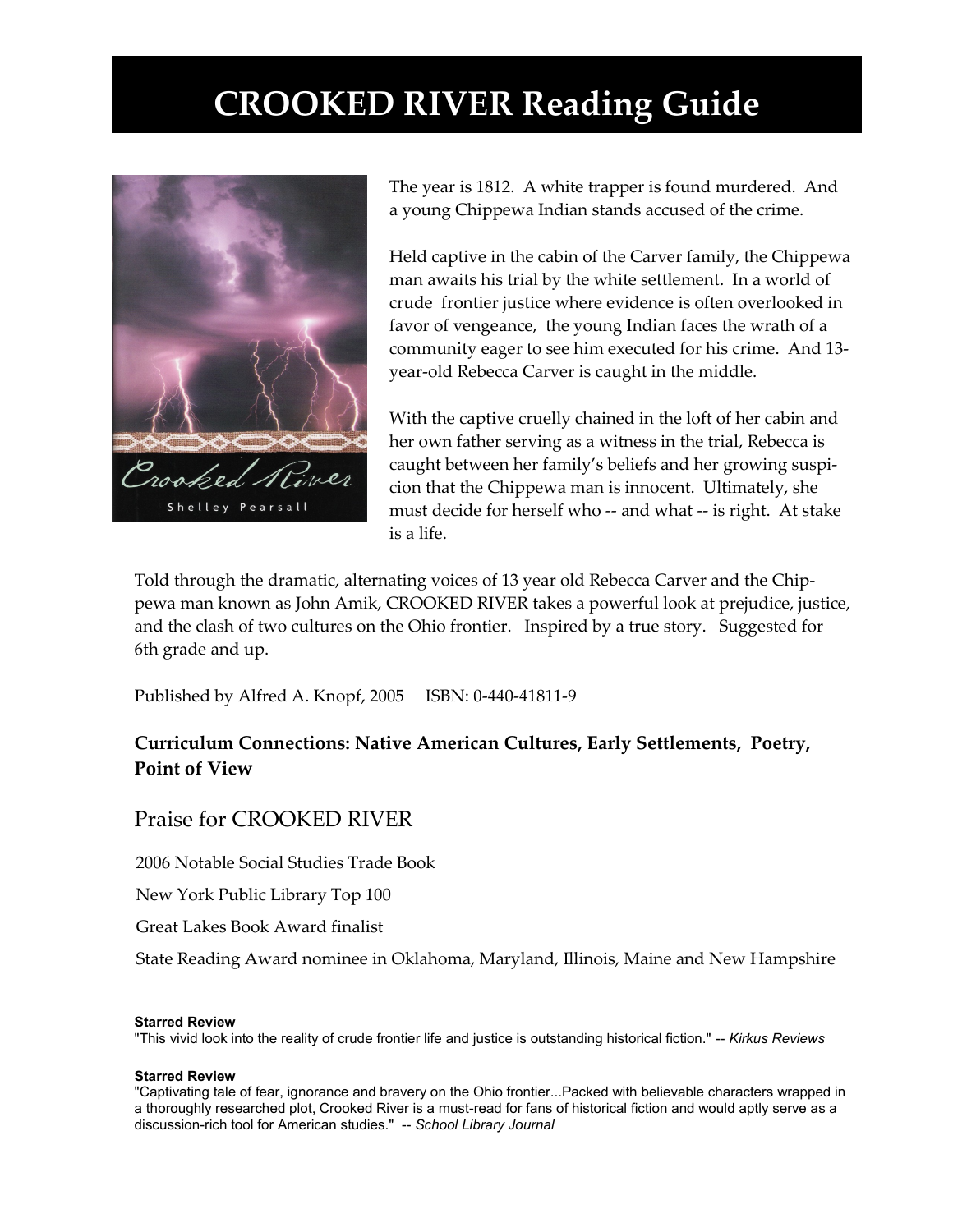# Pre-reading Activities

**Find**: Locate Ohio and the Cuyahoga River in northern Ohio on a map. Notice the unusual Ushaped route of the river which gives it the nickname "Crooked" River.

**Investigate**: Provide students with an outline map of the United States. Have students research and shade in the states that were part of the U.S. in 1812. Discuss: Who lives in the territories (non-shaded parts)? Where would conflicts be most likely to occur?

# Vocabulary and Discussion Questions

**The following questions are divided by chapters. They can be used for discussions or written responses.**

#### **Poem and Chapter 1 (pages 3 – 10)**

**Vocabulary: gichi-mookomaanag (white men), vexed, ailing, savage**

- Who are the two speakers on these pages? Describe the differences between their voices.
- On page 3, it says, "It is the time when the leaves are small on the trees." What time of year would this be? (early spring) Discuss what descriptive phrases could be used for other seasons.

#### **Chapters 2 to 5 (pages 11 – 34)**

#### **Vocabulary: razor strop (leather strap), parched, pallet, catamounts, kindling, slop jar (chamber pot)**

- Describe each of the Carver family members. What are their similarities and differences?
- What does the derogatory word "savage" show about the settlers' views of Native Americans?
- What does Indian John mean by the phrase "I walk through the darkness with my ears" (p. 25)? If you could walk somewhere with your ears, describe where you would go.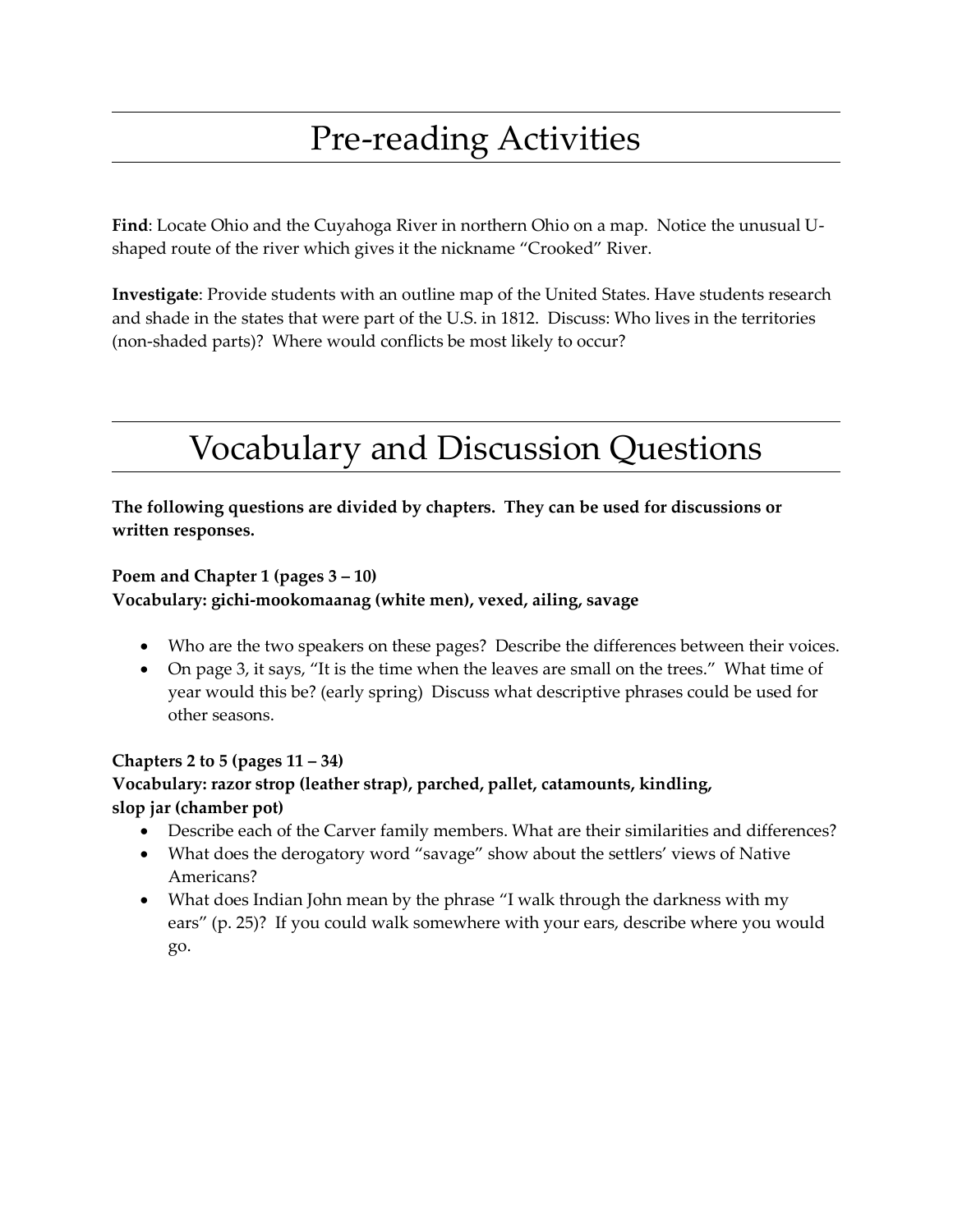#### **Poem and Chapters 6 to 10 (pages 35 – 61)**

#### **Vocabulary: mournful, nashke (look), paltry, shillings, quill, trinkets, clabbered (spoiled), trifling, learned**

- Why does Indian John give beads to the girls on page 41?
- What words and phrases demonstrate Indian John's negative opinion of the trapper on pages 56 – 57?
- What is a Learned Pig Show? (p.58) In what ways is Indian John being treated more like an animal than a human being by the settlers?

#### **Chapters 11 to 14 and Poem (pages 62 – 88)**

#### **Vocabulary: acquaintance, neejee (my male friend), vermilion, eya (yes), beau, widower, grindstone, cache, snowshoe, bowstring, moons (months)**

- What are some of the experiences shared by Peter Kelley and John Amik when they were growing up?
- How does Peter Kelley's upbringing affect the way he views John Amik?
- On page 77, Rebecca finds an arrowhead in her family's fields. How does this discovery change her views of Native Americans?
- What is the meaning of the "Fox, Snake, and Man" story?

#### **Chapters 15 to 17 and Poem (pages 89 – 107)**

#### **Vocabulary: Kitche Manitou (Great Spirit), dread, ague, haversack, blasphemous**

- How did Amik's family save Peter Kelley's mother?
- How does the earlier story of "Fox, Snake, and Man" relate to Peter Kelley's story about the rattlesnake in Chapter 15?
- On page 101, Amos says, "If he (John Amik) wasn't guilty, there wouldn't be a trial…." What is wrong with his view of justice? Discuss what makes a fair trial.

#### **Chapters 18 to 21 and Poem (pages 108 – 129)**

#### **Vocabulary: portmanteau, camphor, breeches, objection**

- Why do you think Pa requires his daughters to attend the trial?
- How is the jury described on page 116 different than a jury of today? What groups are missing? Why are they missing do you think?
- What joke did Amik play on the white men who tried to capture him and his son?
- Why is the death of Ten Claws suspicious? Do you think he killed himself or was he killed by the settlers?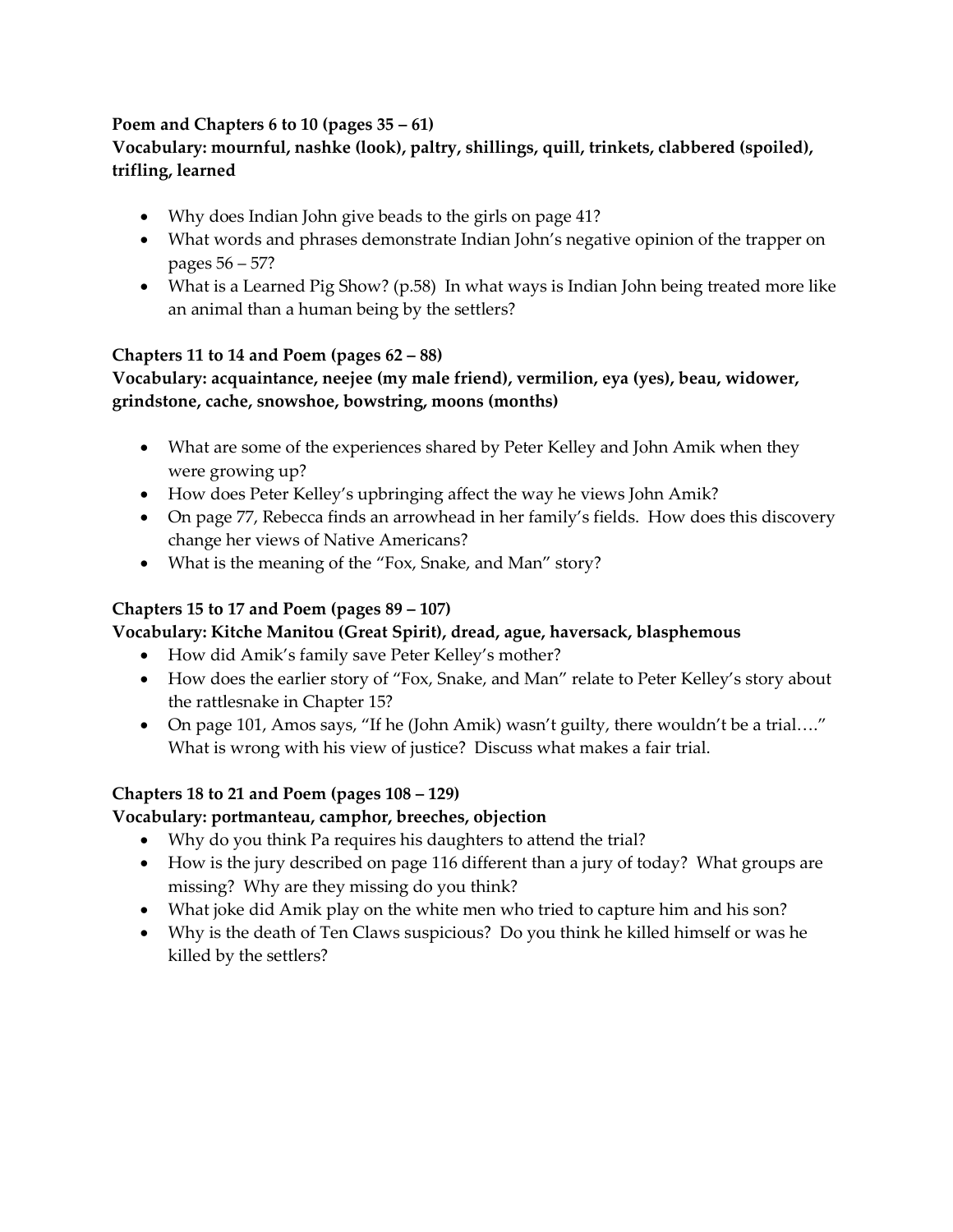#### **Chapters 22 to 27 (pages 130 -- 160)**

#### **Vocabulary: tomahawk, anvil, beka (stop), pox, recollect, didibin (roll), will o' the wisp, blasphemy**

- What pieces of evidence are introduced in these chapters?
- Why is the testimony of Blacksmith Nichols important to the trial? Whose side does he seem to be on?
- On page 146, John Amik says that witness Ezra Phelps "speaks from three sides of his mouth at once." What does this mean?
- Should Rebecca have spoken up and told what she knew? Why or why not?

### **Chapters 28 to 33 (pages 161 – 190)**

#### **Vocabulary: exhibition, pertinent, interpreter, snares, ancestors, trespassed, defendant, testified, deliberated**

- According to John Amik's passages, who started the conflict? What did the trappers do?
- On page 173, Amik says the Old River of Many Fish was left to his people by their ancestors "many strings of lives ago" – yet, the settlers believe they own the land because they purchased it. How would you resolve this conflict?
- Predict: Will John Amik be found guilty or innocent by the jury? Give reasons to support your prediction.
- Describe your reaction to the verdict and sentence in Chapter 22.

#### **Chapters 34 to 39 (pages 191 – 217)**

#### **Vocabulary: mide drums (ceremonial drums), defy, springhouse, gallows, millstones, palsy, scriptures, muskets, militia**

- Retell Amik's dream on pages 191 192 in your own words
- Peter Kelley says "all the lawyers, all the courts, all the judges... will never change the hearts of men" (p. 194). Do you agree or disagree with him? Explain.
- What is Rebecca's plan for saving Amik? What goes wrong with it?
- On page 214, John Amik makes a prediction about what may happen to the Native American people in the future. Do you think his prediction comes true?

#### **Chapters 40 to 43 and Final Poem (pages 218 – 236)**

#### **Vocabulary: raving, bedraggled, expired**

- What is the purpose of the chant recited by Amik on page 218?
- Who are the "Thunder Beings"?
- Who do you think was responsible for saving Amik? Rebecca? The Thunder Beings? Or someone else? Give reasons to support your answer.
- What important message does Reverend Doan bring about Amik and his family?
- $\bullet$  In the final poem, Amik is an old man looking back on his life what do we learn from the poem about his family? His later life? His homeland?